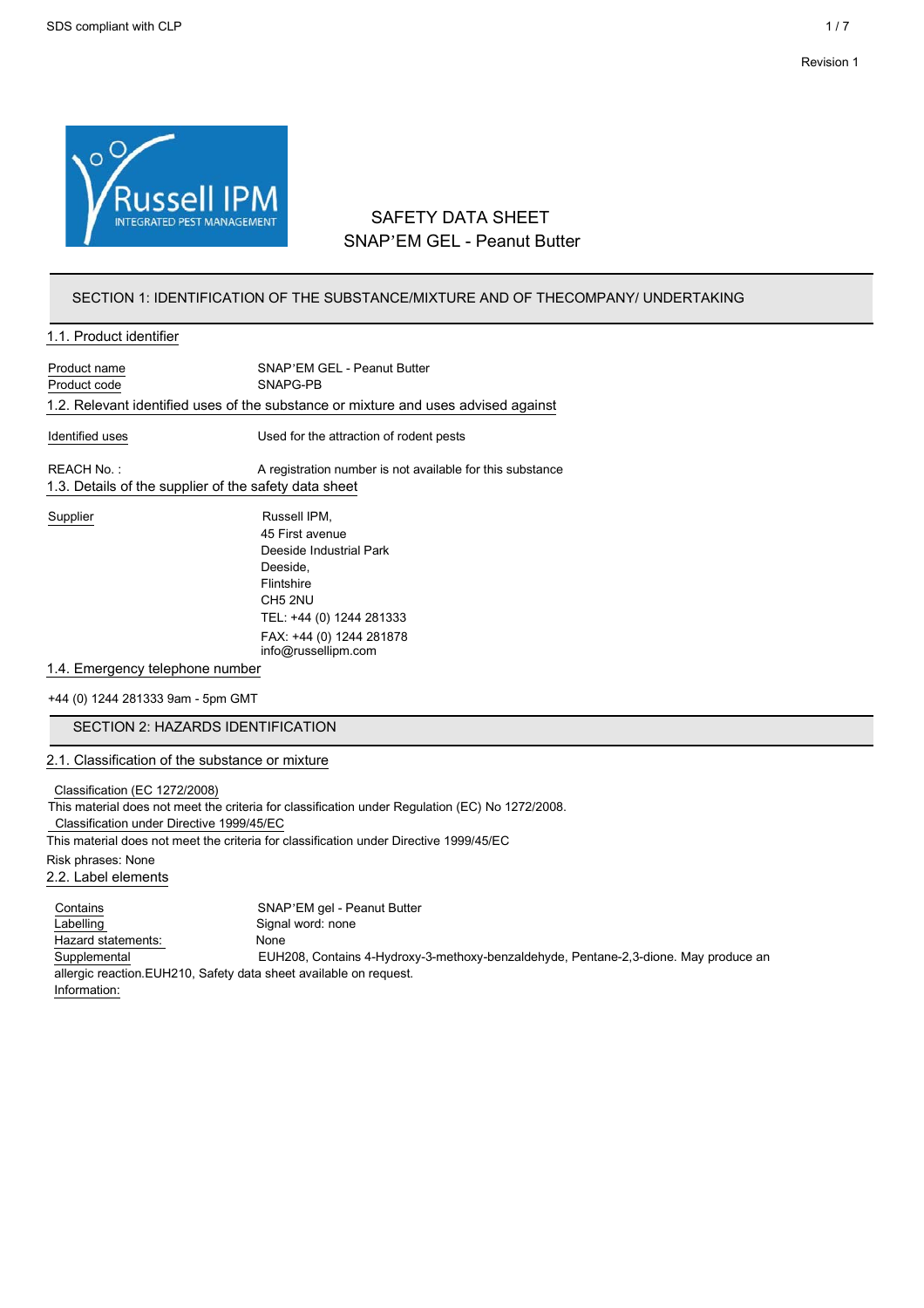| Precautionary      | None |                                                                                                                                           |
|--------------------|------|-------------------------------------------------------------------------------------------------------------------------------------------|
| statements:        |      |                                                                                                                                           |
| Pictograms:        | None |                                                                                                                                           |
| Other hazards:     | None |                                                                                                                                           |
| 2.3. Other hazards |      |                                                                                                                                           |
|                    |      | This product does not contain any PBT or vPvB substances. To avoid risk to man and the environment, comply with the instructions for use. |

SECTION 3: COMPOSITION/INFORMATION ON INGREDIENTS

#### Section 3. Composition / information on ingredients

## 3.2 Mixtures

#### Contains:

| Name           | CAS      | EC        | <b>REACH Registration</b><br>No. | $\%$  | Classification for (DSD) Classification for (CLP)<br>67/548/EEC | 1272/2008                              |
|----------------|----------|-----------|----------------------------------|-------|-----------------------------------------------------------------|----------------------------------------|
| Benzvl Alcohol | 100-51-6 | 202-859-9 |                                  | $-5%$ | Xn: R36-R20/22                                                  | ATO 4-ATI 4-EDI 2:H302-<br>H319-H332.- |

Substances with Community workplace exposure limits, not listed above:

#### Not Applicable

Substances that are persistent, bioaccumulative and toxic or very persistent and very bioaccumulative, greater than 0.1%: Not Applicable

## Section 4. First-aid measures

4.1 Description of first aid measures

Inhalation: Remove from exposure site to fresh air, keep at rest, and obtain medical attention.

Eye exposure: Flush immediately with water for at least 15 minutes. Contact physician if symptoms persist.

Skin exposure: Remove contaminated clothes. Wash thoroughly with soap and water. Contact physician if irritation persists.

Ingestion: Rinse mouth with water and obtain medical attention.

4.2 Most important symptoms and effects, both acute and

delayed None expected, see Section 4.1 for further information.

4.3 Indication of any immediate medical attention and special treatment

needed None expected, see Section 4.1 for further information.

## SECTION 5: Firefighting measures

5.1 Extinguishing media

Suitable media: Carbon dioxide, Dry chemical, Foam.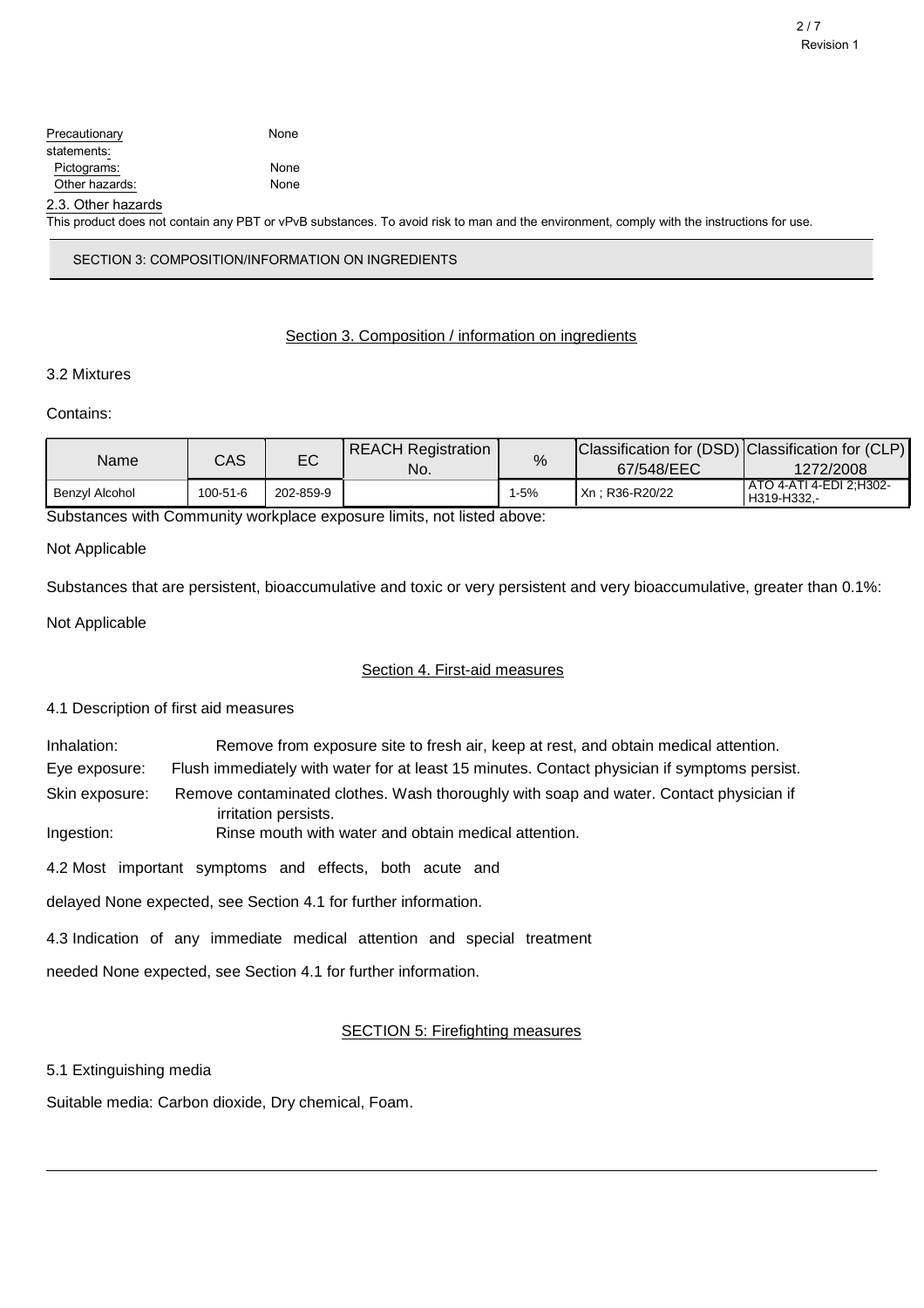#### Revision1

# SAFETY DATA SHEET SNAP'EM GEL - Peanut Butter

5.2 Special hazards arising from the substance or mixture

In case of fire, may be liberated: Carbon monoxide, Unidentified organic compounds.

5.3 Advice for fire fighters:

In case of insufficient ventilation, wear suitable respiratory equipment.

#### Section 6. Accidental release measures

6.1 Personal precautions, protective equipment and emergency procedures:

Avoid inhalation. Avoid contact with skin and eyes. See protective measures under Section 7 and 8.

6.2 Environmental precautions:

Keep away from drains, surface and ground water, and soil.

6.3 Methods and material for containment and cleaning up:

Remove ignition sources. Provide adequate ventilation. Avoid excessive inhalation of vapours. Contain spillage immediately by use of sand or inert powder. Dispose of according to local regulations. 6.4 Reference to other sections:

Also refer to sections 8 and 13.

## Section 7. Handling and storage

7.1 Precautions for safe handling:

Keep away from heat, sparks, open flames and hot surfaces. - No smoking. Use personal protective equipment as required. Use in accordance with good manufacturing and industrial hygiene practices. Use in areas with adequate ventilation Do not eat, drink or smoke when using this product.

7.2 Conditions for safe storage, including any incompatibilities:

Store in a well-ventilated place. Keep container tightly closed. Keep cool. Ground/bond container and receiving equipment. Use explosion-proof electrical, ventilating and lighting equipment. Use only non-sparking tools. Take precautionary measures against static discharge.

7.3 Specific end use(s):

Use in accordance with good manufacturing and industrial hygiene practices.

## Section 8. Exposure controls/personal protection

8.1 Control parameters

Workplace exposure limits: Not Applicable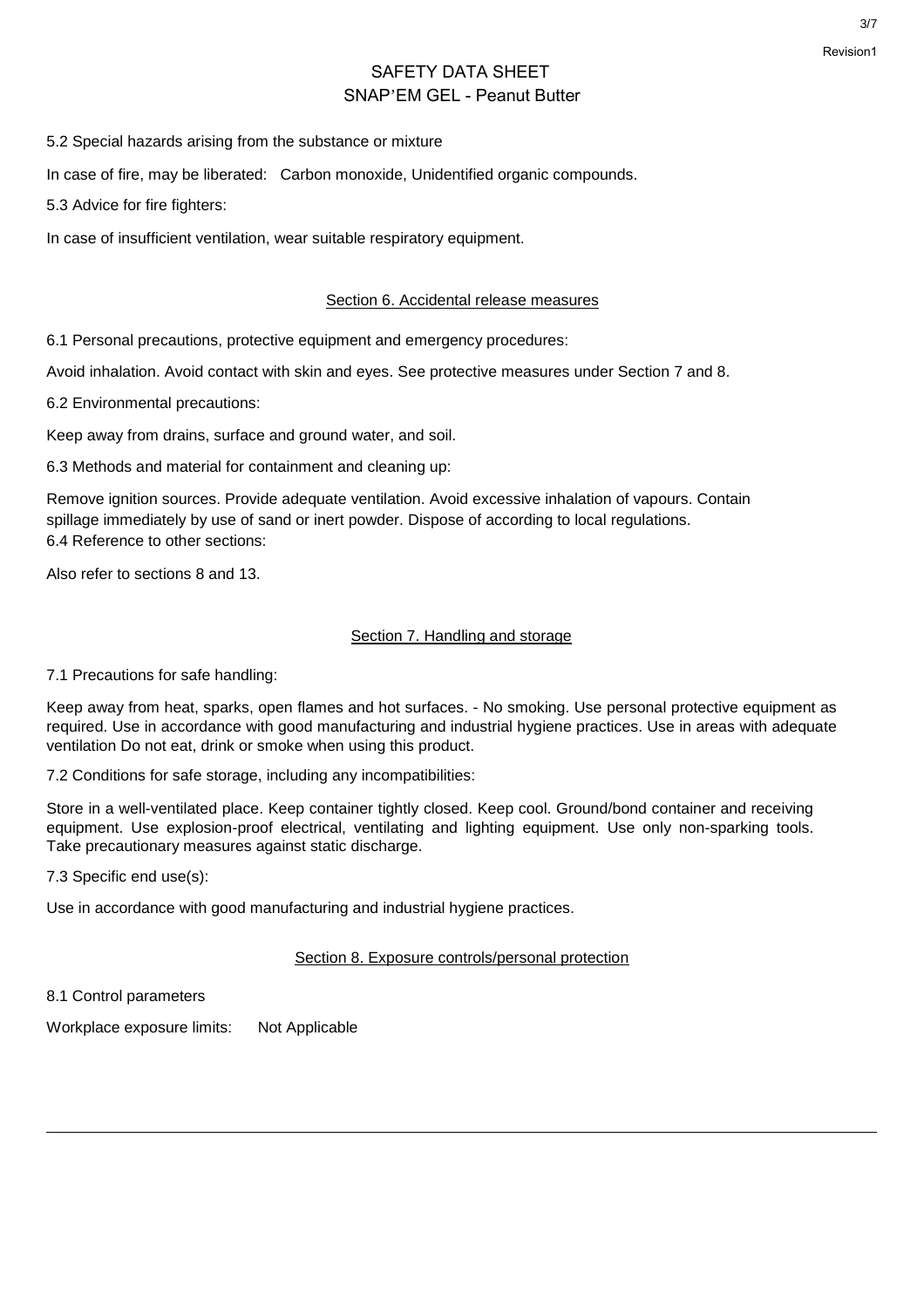4/7

# SAFETY DATA SHEET SNAP'EM GEL - Peanut Butter

#### 8.2 Exposure Controls

Eye / Skin Protection

Wear protective gloves/eye protection/face protection

Respiratory Protection

Under normal conditions of use and where adequate ventilation is available to prevent build up of excessive vapour, this material should not require special engineering controls. However, in conditions of high or prolonged use, or high temperature or other conditions which increase exposure, the following engineering controls can be used to minimise exposure to personnel: a) Increase ventilation of the area with local exhaust ventilation. b) Personnel can use an approved, appropriately fitted respirator with organic vapour cartridge or canisters and particulate filters. c) Use closed systems for transferring and processing this material.

Also refer to Sections 2 and 7.

#### Section 9. Physical and chemical properties

9.1 Information on basic physical and chemical properties

| Appearance:                    | Pale Yellow To Bright Yellow gel |
|--------------------------------|----------------------------------|
| Odour:                         | <b>Peanut Butter</b>             |
| pH:                            | Not determined                   |
| Initial boiling point / range: | Not determined                   |
| Flash point:                   | >76 °C                           |
| Vapour pressure:               | Not determined                   |
| Relative density:              | $0.9740 - 0.9860$                |
| Solubility(ies):               | Not determined                   |
| 9.2 Other information:         | None available                   |

Section 10. Stability and reactivity

10.1 Reactivity:

Presents no significant reactivity hazard, by itself or in contact with water.

10.2 Chemical stability:

Good stability under normal storage conditions.

10.3 Possibility of hazardous reactions:

Not expected under normal conditions of use.

10.4 Conditions to avoid:

Avoid extreme heat.

10.5 Incompatible materials:

Avoid contact with strong acids, alkalis or oxidising agents.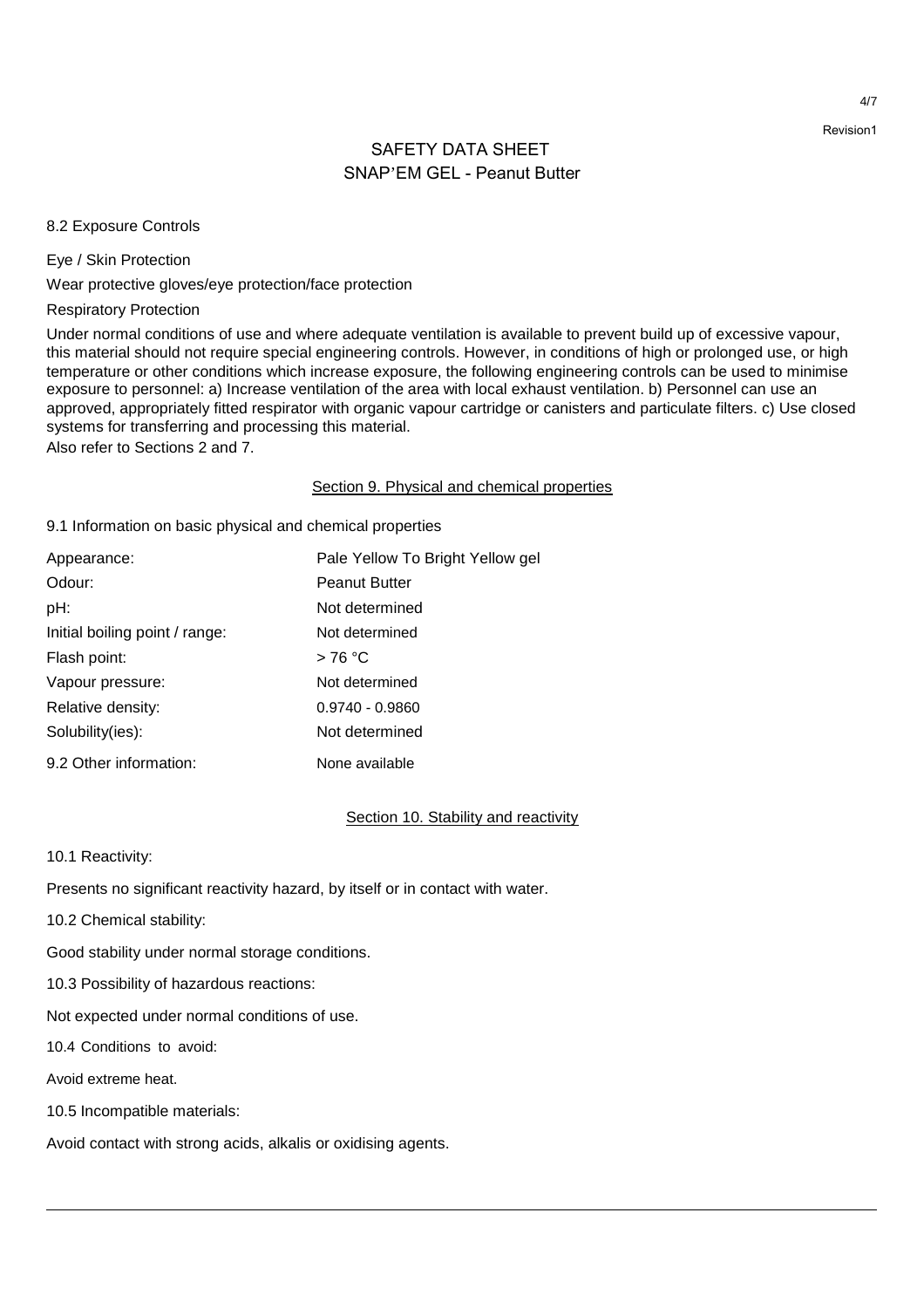10.6 Hazardous decomposition products:

Not expected.

## Section 11. Toxicological information

## 11.1 Information on toxicological effects

This mixture has not been tested as a whole for health effects. The health effects have been calculated using the methods outlined in Regulation (EC) No 1272/2008 (CLP).

This material does not meet the criteria for classification for health hazards under Regulation (EC) No 1272/2008.

| Assumed Toxicity Value (LD50 or ATE) for Acute Oral Toxicity:       | 2421          |
|---------------------------------------------------------------------|---------------|
| Assumed Toxicity Value (LD50 or ATE) for Acute Dermal Toxicity:     | >5000         |
| Assumed Toxicity Value (LC50 or ATE) for Acute Inhalation Toxicity: | Not Available |
| Inhalation Route:                                                   | Not Available |

Information about hazardous ingredients in the mixture

| Ingredient     | CAS      | EС        | LD50/ATE Oral | LD50/ATE<br>Dermal | LC50/ATE<br>Inhalation | LC50 Route |
|----------------|----------|-----------|---------------|--------------------|------------------------|------------|
| Benzyl Alcohol | 100-51-6 | 202-859-9 | 500           | 2500               |                        | Dust/mist  |

Refer to Sections 2 and 3 for additional information.

#### Section 12. Ecological information

| 12.1 Toxicity:                      | Not available |
|-------------------------------------|---------------|
| 12.2 Persistence and degradability: | Not available |
| 12.3 Bioaccumulative potential:     | Not available |
| 12.4 Mobility in soil:              | Not available |

12.5Results of PBT and vPvB assessment:

This substance does not meet the PBT/vPvB criteria of REACH, annex

XIII. 12.6 Other adverse effects:

This material contains \*% Volatile Organic < 1.27328 % Compounds. :

## Section 13. Disposal considerations

13.1 Waste treatment methods:

Dispose of in accordance with local regulations. Avoid disposing into drainage systems and into the environment. Empty containers should be taken to an approved waste handling site for recycling or disposal.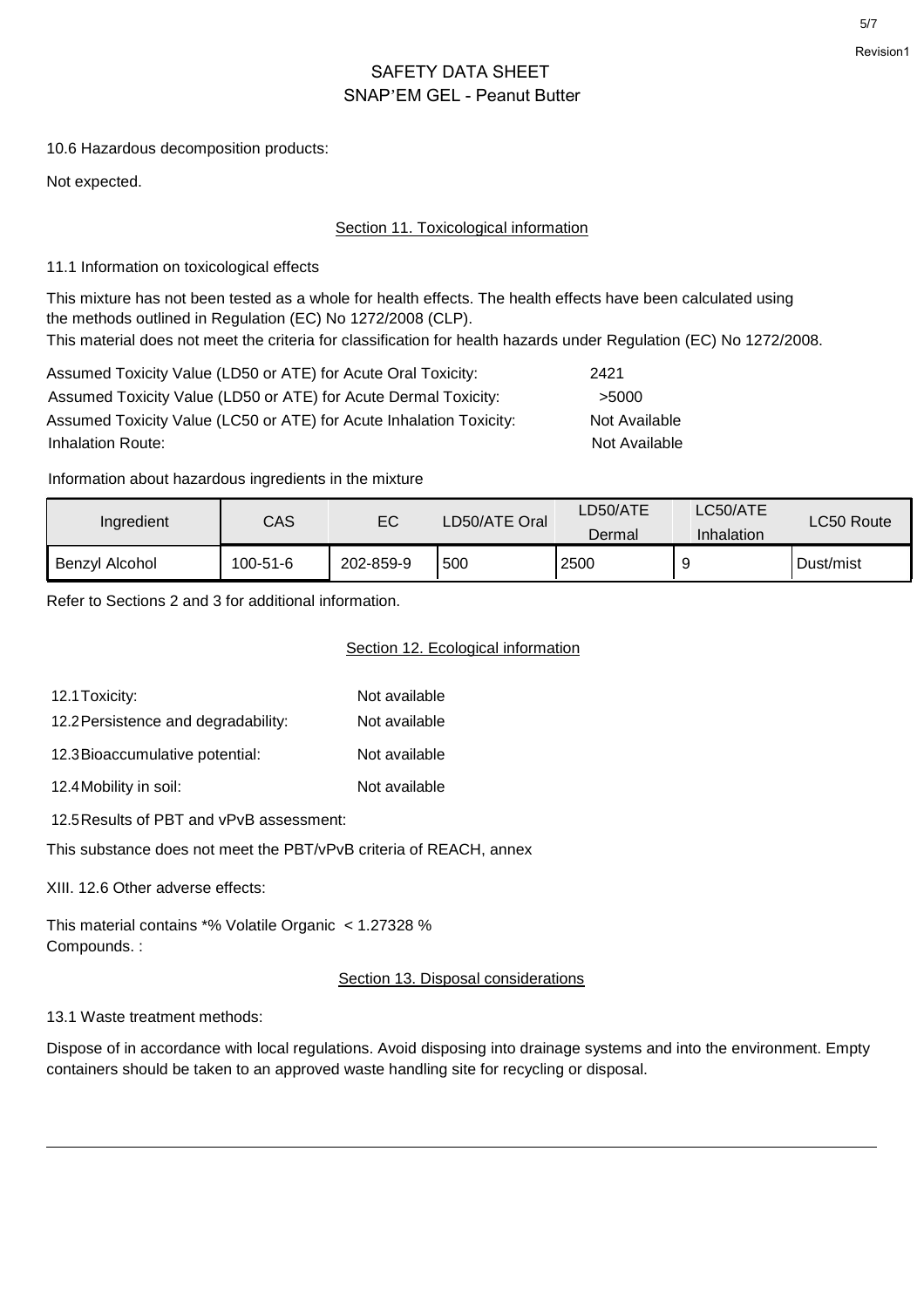| 14.1 UN number:                                                               | Not classified                              |
|-------------------------------------------------------------------------------|---------------------------------------------|
| 14.2 UN Proper Shipping Name:                                                 | Not classified                              |
| 14.3 Transport hazard class(es):                                              | Not classified                              |
| Sub Risk:                                                                     | Not classified                              |
| 14.4. Packing Group:                                                          | Not classified                              |
| 14.5 Environmental hazards:                                                   | Not environmentally hazardous for transport |
| 14.6 Special precautions for user:                                            | None additional                             |
| 14.7 Transport in bulk according to Annex II of MARPOL73/78 and the IBC Code: |                                             |

Not classified

## Section 15. Regulatory information

15.1 Safety, health and environmental regulations/legislation specific for the substance or mixture

INGREDIENTS: Miglyol, Triacetin, Natural Flavouring Substances, Flavouring Preparations LABELLING: Natural Flavouring [In accordance with (EC) 1334/2008 on flavourings and certain food ingredients with flavouring properties for use in and on foods.

## 15.2 Chemical Safety Assessment

A Chemical Safety Assessment has not been carried out for this product.

Section 16. Other information

Key to revisions:

Not applicable

Key to abbreviations:

| Abbreviation     | Meaning                                                        |
|------------------|----------------------------------------------------------------|
| ATI <sub>4</sub> | Acute Toxicity - Inhalation Category 4                         |
| ATO 4            | Acute Toxicity - Oral Category 4                               |
| EDI <sub>2</sub> | Eye Damage / Irritation Category 2                             |
| H302             | Harmful if swallowed.                                          |
| H319             | Causes serious eye irritation.                                 |
| H332             | Harmful if inhaled.                                            |
| P261             | Avoid breathing vapour or dust.                                |
| P264             | Wash hands and other contacted skin thoroughly after handling. |
| P270             | Do not eat, drink or smoke when using this product.            |
| P271             | Use only outdoors or in a well-ventilated area.                |
| P280             | Wear protective gloves/eye protection/face protection.         |